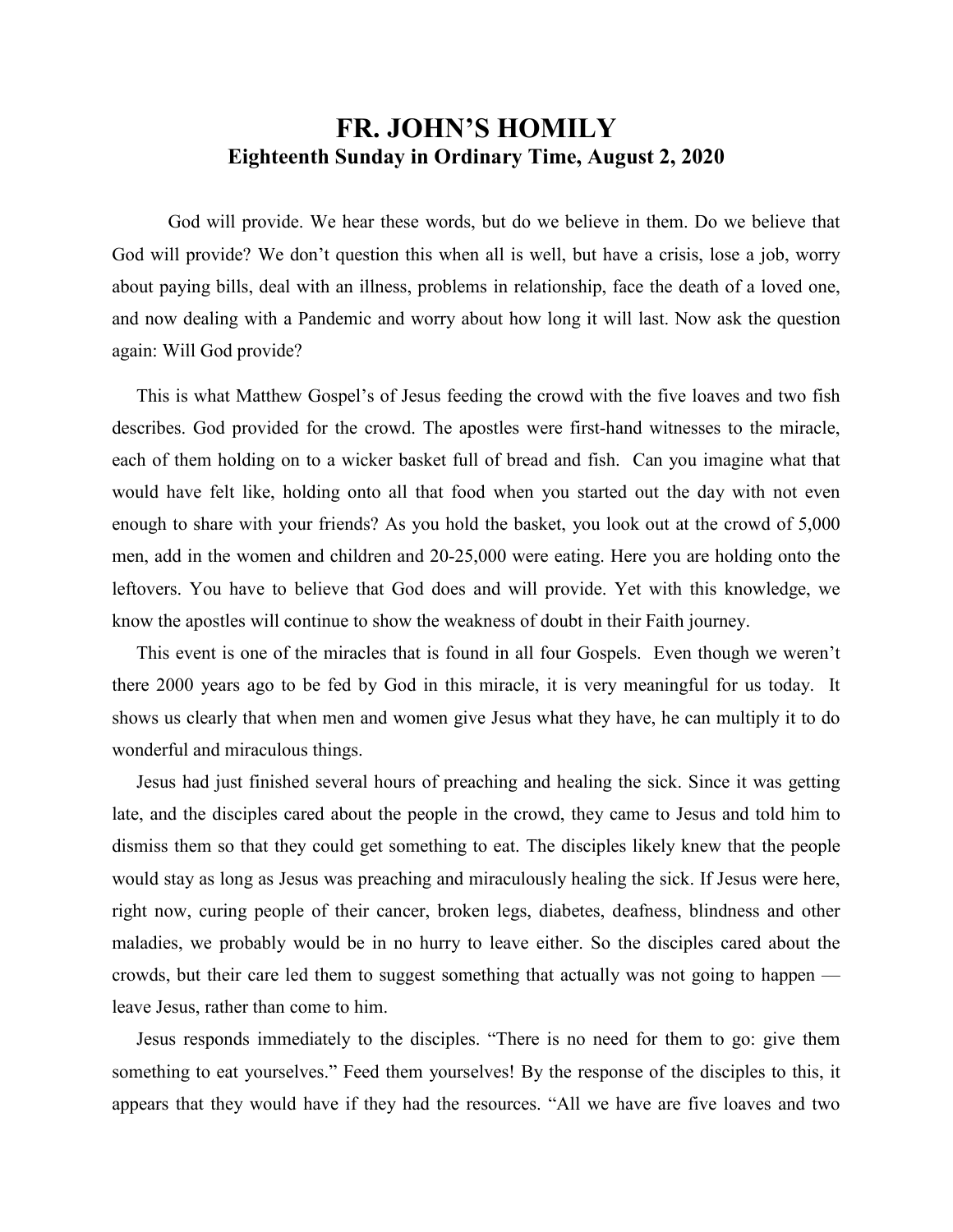fish," they replied. Again you can do the math yourself! There was not even enough for them (Jesus and the 12), yet alone the crowd. Yet they were willing to share that food with others.

 "Bring them to me!" Jesus said. Jesus took the five loaves and two fish, raised his eyes to heaven, said the blessing, broke the bread, and handed them to his disciples, who then handed them to the crowd. Notice that Jesus handed the bread and fish to his disciples who then passed it among the people in the crowd. Everyone got bread and fish from Jesus through the apostles. Jesus handed Himself, in the form of bread and fish, to His apostles. Again, if you were one of those apostles, left holding onto a basket, surely you would believe that God does provide.

 What does this event say to us today? It shows us what Jesus can do when a disciple puts what he or she has at His disposal. The disciples gave Jesus all they had that day — it wasn't much — but with the five loaves and two fish Jesus was able to feed a crowd. Seven pieces of food fed about 25,000 people until they were satisfied and still there were plenty of leftovers. What Jesus did then, He is doing the same for us at this very moment. When we put what we have at his disposal — our time, our talents, our resources, and even our failings — He can do great things.

 So as we look out at our crowd, we too can be overwhelmed with the crowd of problems, violence, unrest, pandemic, and people not believing in God anymore. We know the numbers of Christians have been dropping in recent years, here and around the world. What is going to happen after this pandemic? Will people come back to Church? What can be done to turn things around? We have many crowds.

 When we look over our society, we, like the disciples 2000 years ago, see thousands who are hungry — yes some definitely for food, but countless others starving for the Word of God, whether they recognize it or not. Rather than come to the place of true nourishment, Jesus, His Word and His actual flesh and blood, they're instead resorting to all types of junk food. Tastes great at first, but never really satisfies and makes us feel miserable later. Anything other than God, Jesus, the Bread of life, does not satisfy the true hunger and thirst in our lives. It doesn't. Isn't this what we are doing spiritually, starving ourselves to death when we don't partake of Jesus in Word and Communion?

 Most of us feel helpless when we see just how great a need there is, like the apostles must have felt in front of the enormous crowd. And Jesus says in the face of such thousands, to you, to me, to each of us, "Give them something to eat, yourselves!" Give them yourselves, and we say,